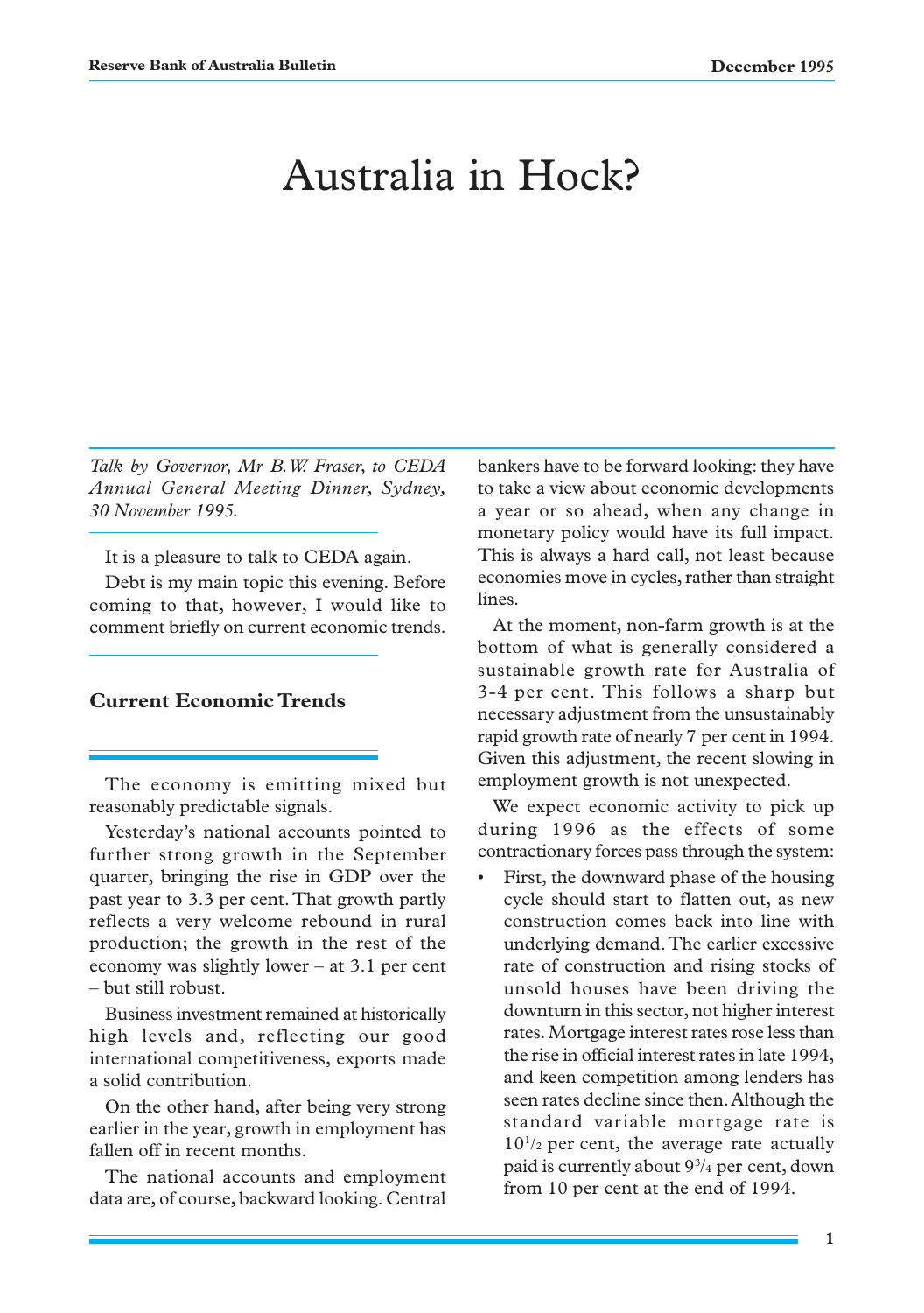Second, stocks of non-farm goods also have built up to excessive levels in recent quarters. Efforts are likely to be made to reduce these to more normal levels over the next couple of quarters and, as that adjustment occurs, activity and employment will come under downward pressure.

Housing and stock cycles are integral to the dynamics of economies, and they have to be allowed for in forward looking economic assessments. They imply some further – but temporary – areas of softness in the economy before they have run their course.

Two additional reasons exist for expecting a pick-up in the pace of growth during 1996:

- One is the likelihood that Japan will start to grow again in 1996, after several years of virtually no growth.
- The second is the recovery in farm production. The initial impact of this already has been recorded in yesterday's September quarter national accounts, but the full impact will be felt as farmers receive – and spend – their higher incomes.

The other key determinant in the formulation of monetary policy is the outlook for inflation. As you know, underlying inflation in the year to September – at 3.1 per cent – was a little above our 2-3 per cent objective, which we aim to maintain over a run of years.

With growth in activity and employment now at more sustainable rates, and likely to remain thereabouts over the year ahead, some moderation in price and wage rises can be expected. The large increases in the CPI in the June and September quarters mean, however, that it will take a few quarters yet before the 'year to' measure of underlying inflation reflects this moderation; in fact, the 'year to' rate could rise further before it eases back towards the 2-3 per cent objective in the second half of 1996.

In summary, current interest rate settings are appropriate for the economic outlook I have sketched. If the accumulation of data were to lead to major changes in that outlook – if, for example, the slowdown were to take on longer-term characteristics, or if growth were to rebound strongly before wage pressures had subsided – then, of course, the stance of monetary policy would need to be reassessed.

# **Australia's Indebtedness**

Policy deliberations in coming months will not be made any easier by the kind of debate which usually precedes an election, and which does little to promote either informed economic discussion or confidence in the economy. We will have to cut through all the hype to get to the truth.

One issue which has already attracted a good deal of media coverage is the extent of indebtedness in Australia. Whether the focus is on foreign debt, government debt or the corporate debt excesses of the late 1980s, the tone is always negative. Perhaps it was ever thus: everyone from Polonius to Micawber has warned against the evil of debt. Few actually live by such admonitions, but many have a sneaking regard for the simple virtue they imply.

The view that debt is always and everywhere a bad thing misses the important point that borrowing allows individuals, companies, governments and nations to pursue opportunities that otherwise would go untapped. A couple can borrow to buy a house and live in it while young, rather than facing a lifetime of saving before buying a house outright in old age. Governments can borrow to build roads, schools and other infrastructure which raises the economy's productive capacity and delivers benefits to both present and future generations.

Shibboleths about debt are, therefore, easily dismissed. But genuine concerns can arise when debt builds up sharply or when capacity to service debt falls off sharply. These concerns give rise to a variety of questions. Are borrowers living beyond their means? Are the borrowings being directed to productive uses? Can the debt be comfortably serviced and repaid? These are all legitimate questions.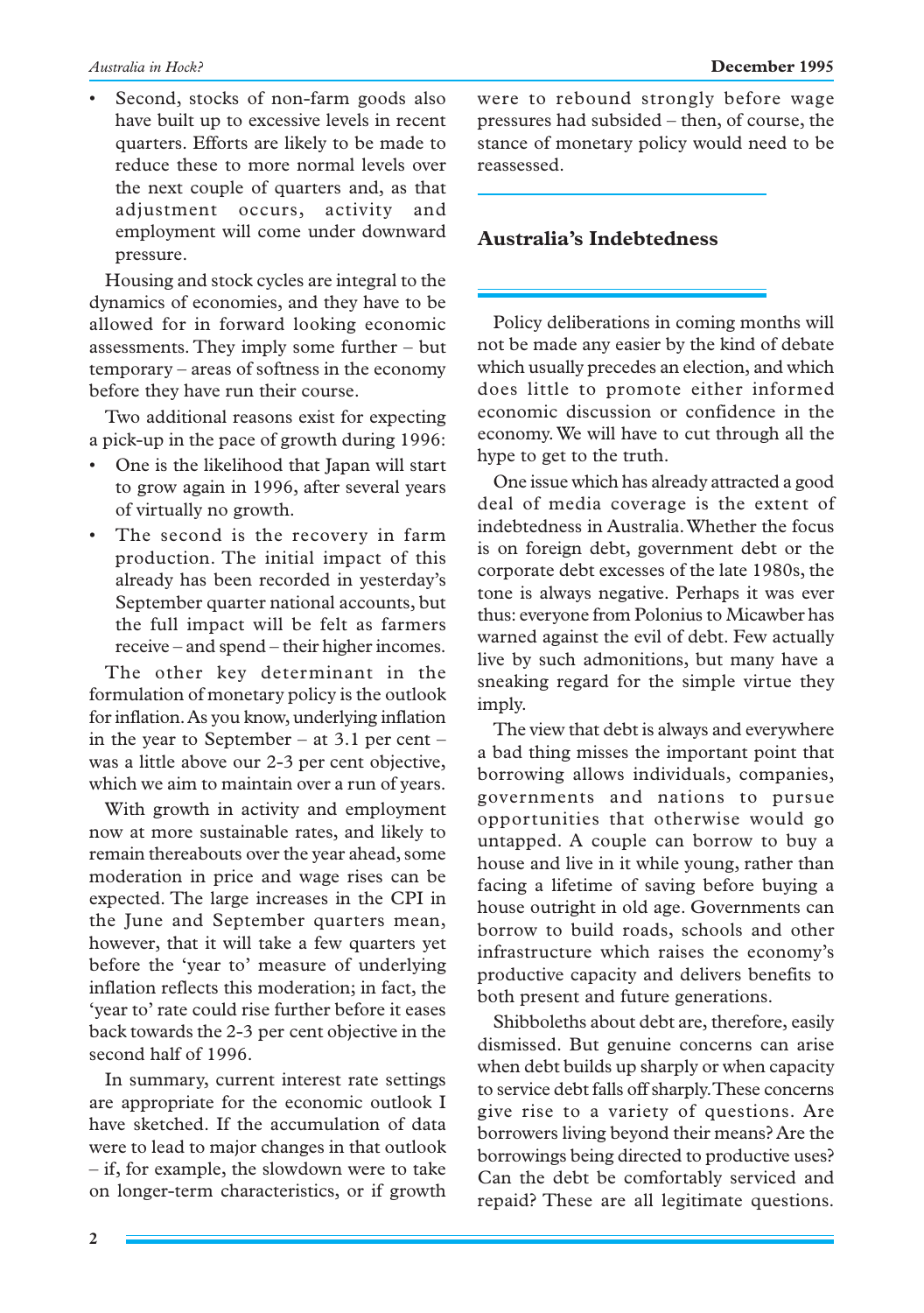#### **Reserve Bank of Australia Bulletin December 1995**

Experience tells us that borrowers do sometimes miscalculate and get themselves into trouble through being unable to service their debts. The real question is not whether debt is intrinsically 'bad', but at what point does it become a worry.

Clearly, at some point debt servicing does become 'too high', but there is no 'magic number' to trigger warning signals. Fundamentally, it is a matter of assessing the conditions under which debt is accumulated, and coming to a judgment about its sustainability. In this, we should be particularly watchful where, relative to longterm trends:

- the level of debt rises substantially;
- the debt servicing burden rises substantially; and
- asset prices rise sharply.

Against that background, I want to look at what has been happening to debt in four major sectors – namely, companies, governments, households and foreign investors. (Financial institutions also play a role, but theirs is mainly a facilitating – or intermediary – role.)

By way of an overview, if we look at *net* financial flows among these sectors since the early 1960s (Graph 1), we see that:

• the corporate sector is a persistent net borrower of funds;



# • the public sector was in small surplus through the 1960s and early 1970s, but has been a substantial net borrower over most of the past 20 years;

- the household and overseas sectors have been net providers of funds;
- the household sector is a perennial net lender, but to a diminishing extent; and
- corporates and governments have persistently drawn a substantial proportion of their funding requirements from abroad.

### **Corporate debt**

We start with the corporate sector, which doubled its gross debt in the 1980s, to the equivalent of almost 70 per cent of GDP (Graph 2). This ratio has since declined to around 54 per cent.

Much of the debt taken on in the late 1980s was in anticipation of continuing rapid rises in asset prices and rapid enrichment of the borrowers. Financial deregulation played handmaiden to speculative activity, facilitating greater access to borrowed funds and leverage.

When asset prices corrected, as they inevitably do, the adjustment was painful, and



### **Graph 2**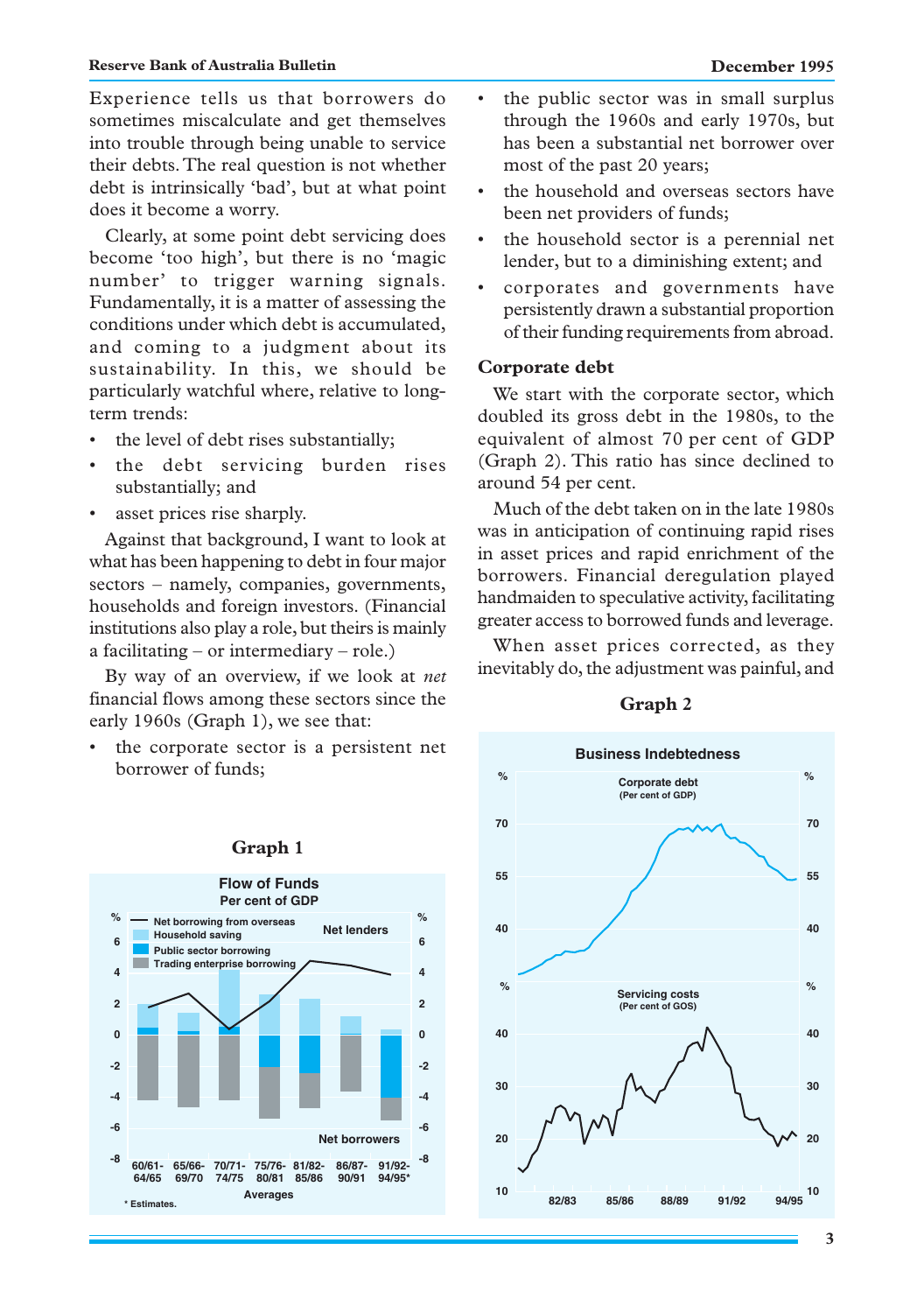not just for speculators. Extensive leverage exacerbated financial distress and delayed economic recovery; in many firms, retained earnings were used to retire debt, rather than to finance new investment. The corporate sector's experience in the 1980s stands out as a classic example of a 'bad' expansion of debt.

It also highlighted the seductive part played by high inflation in elevating expectations about asset prices and encouraging speculative activity. Assets were acquired with borrowed funds in anticipation of on-going price rises. That, rather than the 'old fashioned' route of productive investment, was seen by many businesses and their bankers as a short-cut to wealth.

As debt rose in the 1980s so did the servicing burden, boosted in part by rising interest rates. By the beginning of the 1990s, interest payments represented 40 per cent of gross profits, about double the figure five years earlier. In other words, for every dollar of profit, 40 cents went in interest payments. This situation was not sustainable and it provoked a concerted effort by companies to reduce their indebtedness. As a result of these efforts, aided by lower interest rates, debt servicing has fallen back to about 20 cents in the dollar.

Applying the tests mentioned earlier, corporate debt today is no longer a serious problem. Corporate balance sheets have been repaired, and debt to equity ratios have returned to more normal levels. What is judged to have been genuine productive business investment has been increasing strongly and asset prices have remained fairly subdued.

#### **Government debt**

I turn now to government debt, which had been declining as a share of GDP until the late 1970s. It has fluctuated since then, but around a fairly flat trend (Graph 3). Higher budget deficits pushed up the debt level in the early 1990s, but these are now being wound back, and the ratio of public debt to GDP is projected to decline in 1995/96.

The public debt servicing burden began to rise sharply in the early 1980s, with higher interest rates and a run of large budget deficits.





Since the late 1980s, the combination of greater fiscal discipline and generally lower interest rates has seen the servicing ratio fall back to the equivalent of about 10 per cent of government revenues.

It is not widely appreciated, in all the loose talk that one hears about debt, that the gross debt of the general government sector in Australia is about the lowest of any OECD country (Graph 4). On standard international measures, the ratio for Australia in 1994 was 35 per cent, or about half the OECD average. The servicing burden is similarly very low by international standards.

#### **Graph 4**

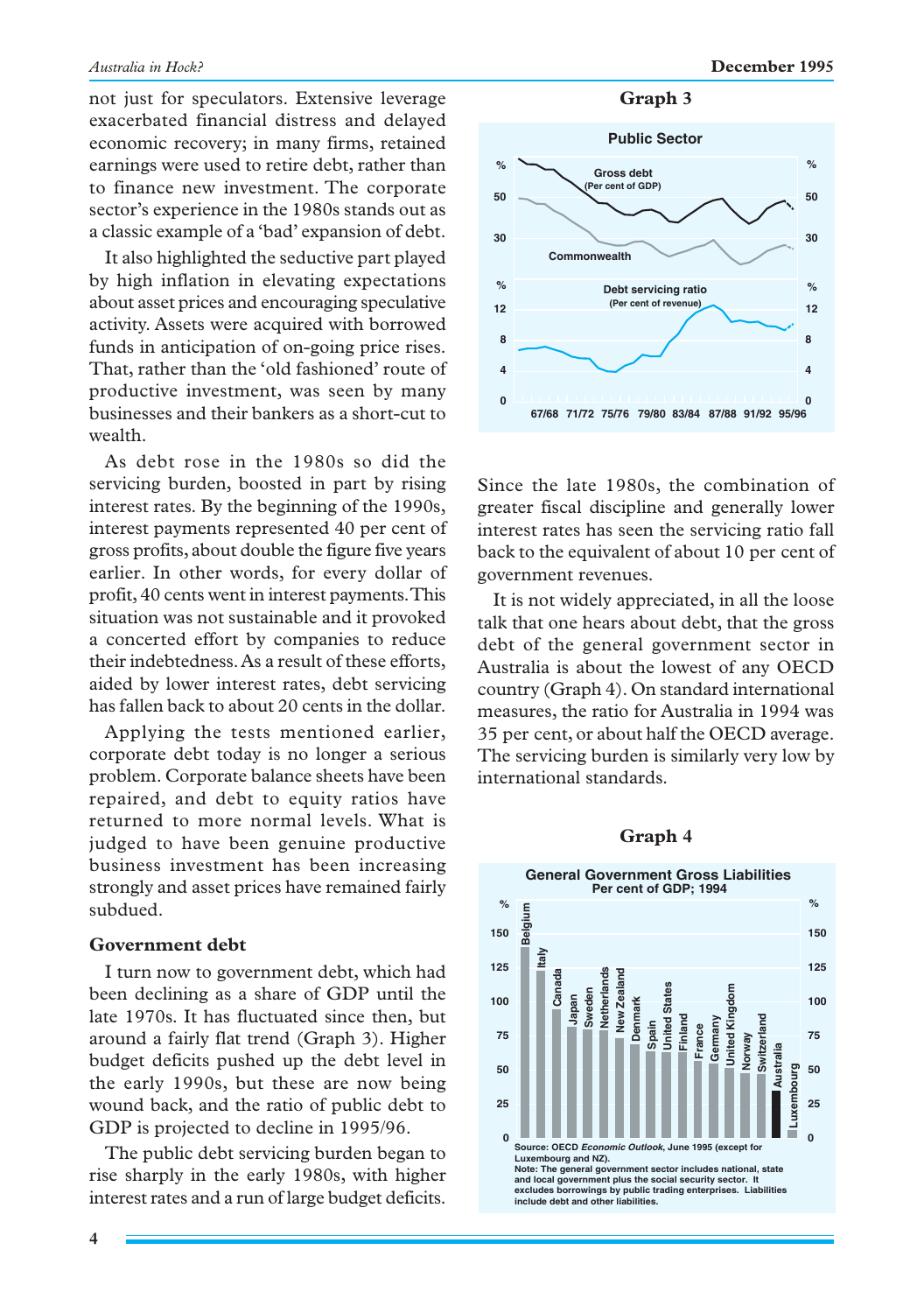In other words, Australia has not run up large debts through fiscal excesses. We are much better placed than most OECD countries where, typically, chronic budget deficits have generated on-going debt servicing problems and severely curtailed the scope for discretionary fiscal policies.

One measure of Australia's more aggressive fiscal strategy is that, excluding asset sales and other special transactions, the budget is projected to be in virtual balance next year. In the United States, any budget balance appears to be at least seven years away. In Europe, the Maastricht Treaty requires aspiring participants in Stage 3 of Economic and Monetary Union, *inter alia*, to have government debt to GDP ratios of no more than 60 per cent, and budget deficits of no more than 3 per cent, by 1999. Australia currently satisfies both fiscal tests but, of the European Union countries, only Germany and Luxembourg presently do.

In brief, on all the usual criteria, public sector debt in Australia is well below that in other countries, and both debt and debt service ratios are at manageable levels. But, as impressive as that performance is compared with other OECD countries, it *needs* to be more impressive because Australia has a greater reliance than most on foreign saving. Indeed, because private saving in Australia is relatively low and difficult to turn around, we *need* an even larger buffer from public sector saving. I will return to this point later. But first, a look at the household sector.

## **Household debt**

In aggregate, households are *net* savers – and a source of funds for other sectors – although their contribution to national saving has declined since the 1970s (Graph 1).

Although households are net savers, this net position reflects the outcome of their borrowing *and* lending, both of which have been rising. After a long period of fairly gradual increases, household debt spurted ahead in the first half of the 1990s (Graph 5). This spurt has been driven by borrowings for housing, and reflects increases in the number of households with housing loans and in

**Graph 5**



average loan sizes. In 1990, the average new housing loan was equivalent to around 165 per cent of annual household disposable income; the comparable figure today is over 200 per cent.

(Unincorporated businesses are usually included with households in the statistics. Like corporations, they too have shed a lot of debt and, as a group, seem reasonably placed to service their current debt levels. This cannot be said, however, of the rural sector. Farmers' cash flows are subject to more vagaries than most, and persistent drought conditions in many areas have resulted in sustained rises in rural debt and debt servicing burdens. Farmers – and, no doubt, their bankers and other creditors – will be heartened by recent drought-breaking rains, but many will require a run of good seasons to repair their balance sheets.)

Gross interest payments by the household sector reached a peak equivalent to about 9.5 per cent of household disposable income in September 1989 (Graph 6). This reflected, in part, the high interest rates at the time and, as rates declined, so too did the debt service ratio. The overall interest burden has picked up again in recent years, but remains below its 1989 peak and appears to be quite manageable.

The fact that interest payments remain a relatively low proportion of household income helps to explain why households have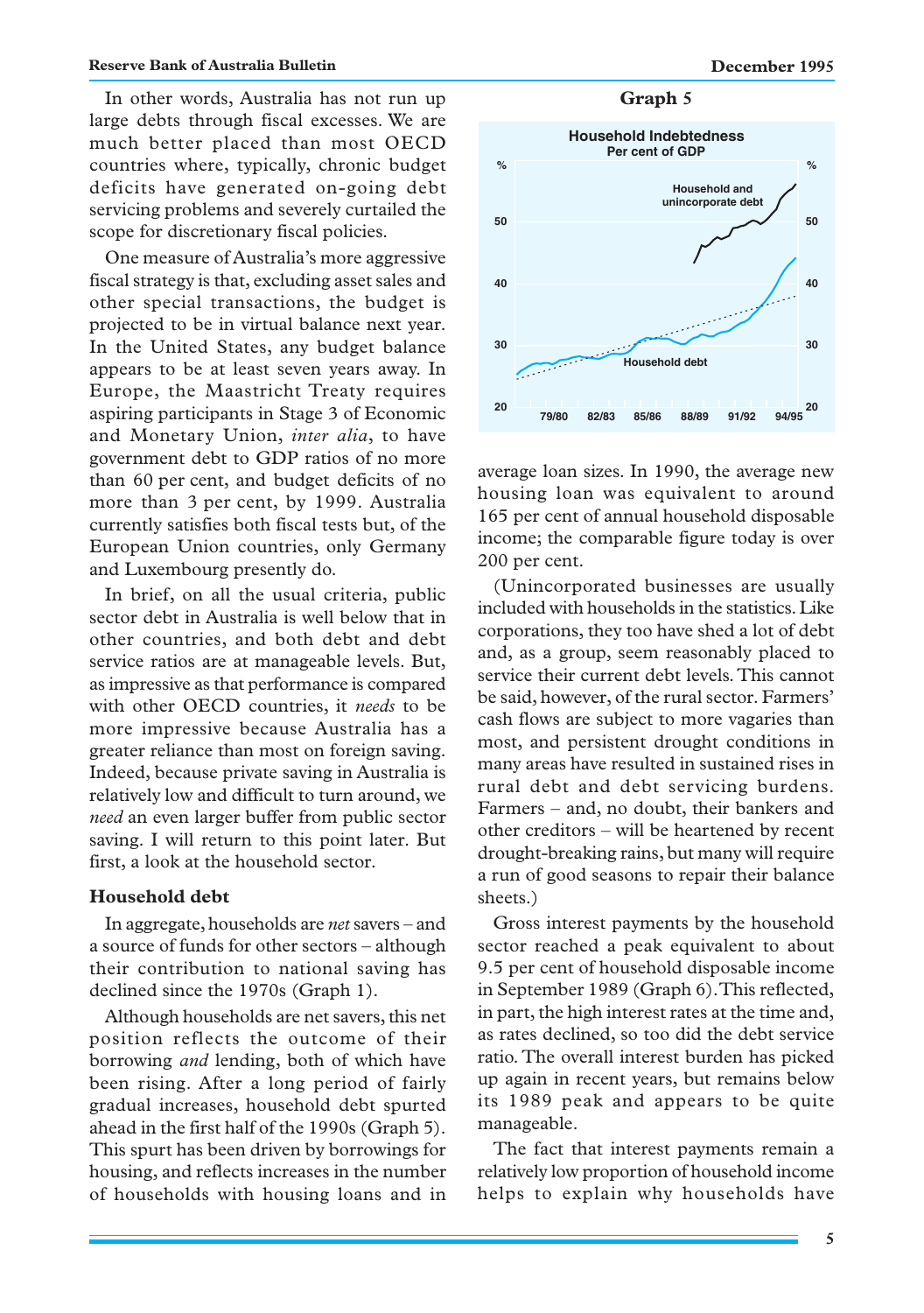### **Graph 6**



increased their gearing in recent years. I suspect that many households would have liked to have taken advantage of the opportunities created by financial deregulation in the late 1980s to the same extent that corporates did, but were precluded from doing so largely by high nominal interest rates then prevailing. In the 1990s, with lower interest rates, households could afford to borrow larger sums, especially for housing. And banks and others have been keen to lend to them.

In effect, Australians have been catching up with households in other countries where relatively low inflation coincided with financial deregulation and led to an earlier rise in household indebtedness. Notwithstanding this recent catch-up, Australian households remain less highly geared than their counterparts in many comparable countries.

While low inflation, and its accompanying low interest rates, make borrowing for housing more affordable (including for low income earners), it also removes some of the traditional gloss of residential investment. With house prices rising less rapidly, the incentive to gear up for speculative gains is less attractive. Moreover, with low inflation, the real debt burden does not fall away as quickly as it did when inflation was high.

Rather ironically, therefore, low inflation has increased individuals' access to debt, but it has diminished the attractiveness of borrowing 'to the hilt' to speculate in the housing market. This is a fairly new message but, as it sinks in, I think more people will begin to switch their investments from housing to other productive assets. That will be no bad thing from an economic perspective.

How should we assess household indebtedness at this time? Applying our three tests suggests the following answers:

- Household indebtedness has increased above its longer-term trend. This bears watching, but it is not a cause for alarm. To some extent, the recent rise can be seen as a once-off adjustment to lower inflation. Debt levels remain well below those in the United Kingdom and some other countries in the 1980s, when many households were over-burdened.
- Debt service ratios in Australia are below their peaks of the late 1980s and do not appear excessively burdensome. Default rates on housing loans have increased recently, but from a very low base; the proportion of housing loans falling into arrears is currently about half what it was in the late 1980s.
- The rise in indebtedness has been largely for acquisition of housing, but this has not been associated with rapid inflation of housing prices. Nor, for that matter, is there any evidence of widespread negative equity in housing, as there was earlier in the United Kingdom.

## **Australia's Overseas Debt**

This brings me to the fourth category of debt, namely foreign debt. It is here that we encounter most of the hype about Australia and Australians being in hock. What are the facts?

Australia's net foreign debt is currently equivalent to about 40 per cent of GDP (and about 49 per cent in gross terms). This debt, of course, forms part of the debt of the sectors we have discussed already. In fact, about twothirds of Australia's foreign debt is owed by business and financial institutions, and onethird by the public sector.

Most of the growth in Australia's foreign debt occurred in the first half of the 1980s,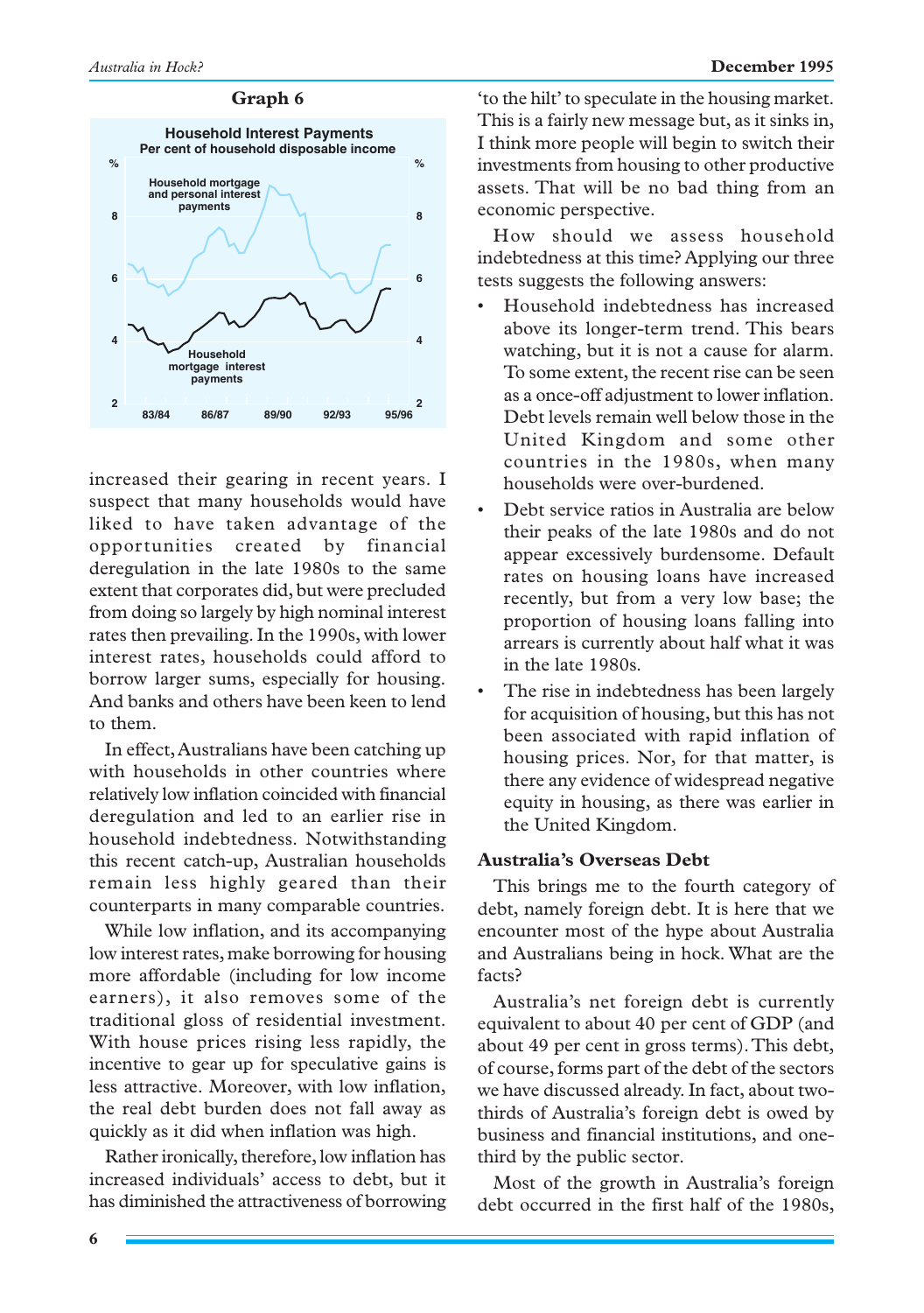when net debt rose from 6 per cent of GDP to about 35 per cent. The increase since then has been more gradual, peaking at nearly 42 per cent in 1993, before easing back to around 40 per cent in June 1995 (Graph 7).

Several factors affect the level of foreign debt, apart from the on-going calls on foreign saving to help finance our investment. Over 50 per cent of the gross debt is denominated in foreign currencies, so changes in exchange rates are obviously important; part of the sharp rise in the mid 1980s reflected the similarly sharp depreciation of the Australian dollar at that time. Switches in the composition of foreign capital inflow between debt and equity are also important.

My focus is on foreign *debt*, but we should also keep an eye on equity flows. In the 1980s, borrowing replaced a lot of equity and this boosted the growth in debt. In more recent years, we have seen higher rates of equity investment. Equity tends to be more expensive to service than debt but it has certain attractions, one of which is the direct linkage of service (dividend) payments to the profitability of the underlying investment.

How sustainable is our foreign debt?

In terms of levels, Australia's net foreign debt *is* relatively high by international standards. It is, however, somewhat below that of countries such as New Zealand, Sweden and Canada.

In debt service terms, it is being accommodated. Service payments rose rapidly in the 1980s, from the equivalent of about 5 per cent of exports of goods and services at the beginning of the decade to over 20 per cent at the end (Graph 8). Since then, lower interest rates and good export growth have seen this service ratio almost halved, to about 11 per cent of exports. This is about the same ratio as in the mid 1980s.

Like other categories of borrowing, the critical factor is whether debt can be serviced adequately. The numbers I have just quoted suggest that Australia's foreign debt is being managed adequately. As with other forms of debt, access to foreign debt can bring benefits, but excessive reliance on it can also bring dangers. Capital flows tend to be increasingly footloose and volatile these days, and high levels of foreign debt can unnerve foreign investors. This brings an additional dimension to foreign debt. Debtor countries are especially vulnerable to the sharp changes which can occur in foreign investor sentiment and capital flows, not always for sound reasons.

This vulnerability means that, while Australia's foreign debt to GDP has broadly stabilised and debt service relative to exports has declined, life would be more comfortable if those ratios were lower. Policy has a role to play here. To begin with, we need to make better use of our existing capital stock; on-



### **Graph 7**

# **Graph 8**